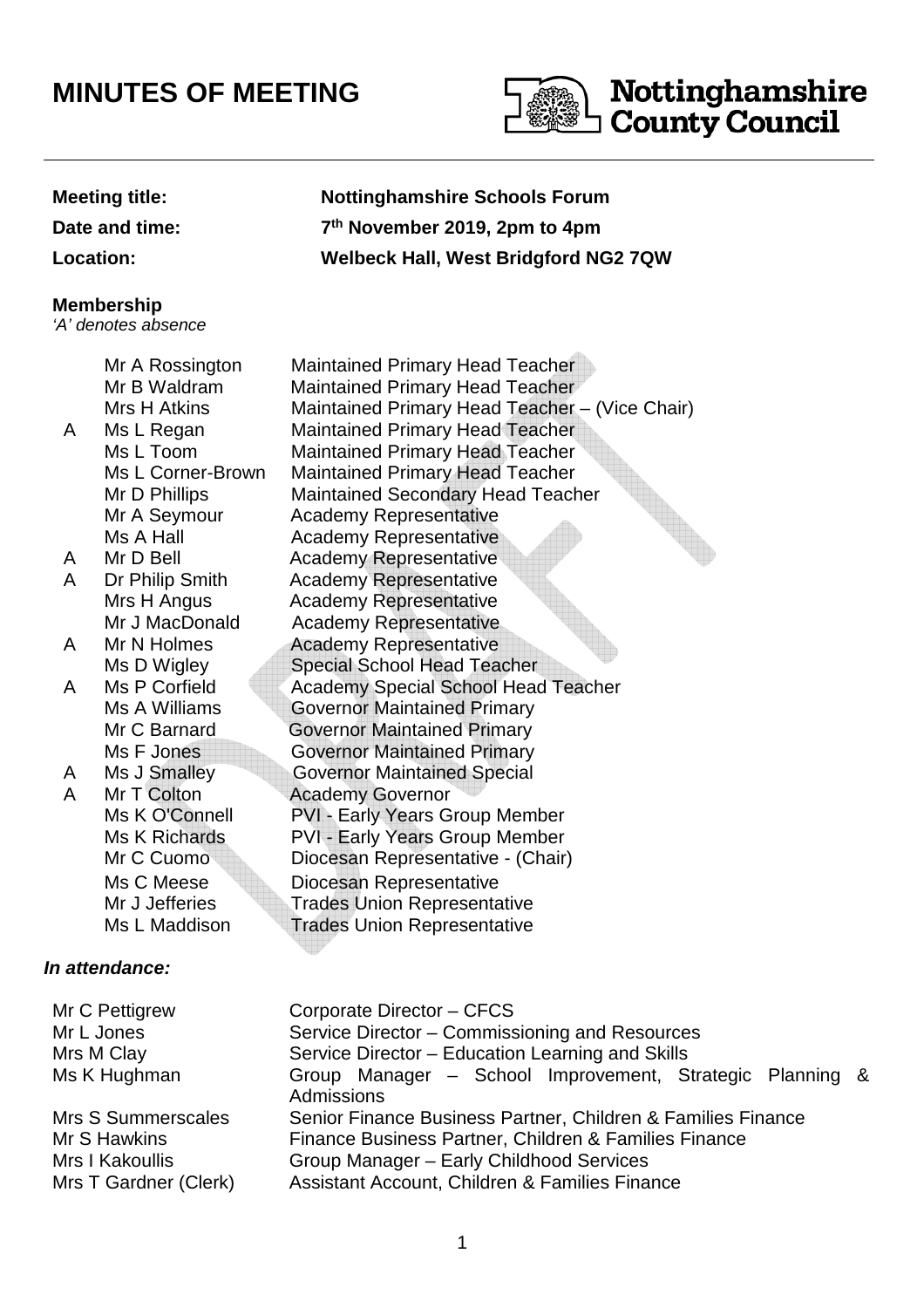| 1. | Welcome                                                                                                                                                                                                                                                                                                                                                                                                                                                                                                                                                      |               |
|----|--------------------------------------------------------------------------------------------------------------------------------------------------------------------------------------------------------------------------------------------------------------------------------------------------------------------------------------------------------------------------------------------------------------------------------------------------------------------------------------------------------------------------------------------------------------|---------------|
|    | Carlo welcomed all members to the meeting.                                                                                                                                                                                                                                                                                                                                                                                                                                                                                                                   |               |
|    | <b>Apologies</b>                                                                                                                                                                                                                                                                                                                                                                                                                                                                                                                                             |               |
|    | Apologies were received from Ben Waldram, David Bell, Dr Philip Smith, Neil Holmes, Pauline Corfield,<br>Joan Smalley and Tony Colton.                                                                                                                                                                                                                                                                                                                                                                                                                       |               |
| 2. | Minutes - 19th September 2019                                                                                                                                                                                                                                                                                                                                                                                                                                                                                                                                | <b>ACTION</b> |
|    | <b>3b School Forum Constitution</b><br>Toni Gardner advised members that the retained and statutory duties information was sent<br>out with the forum papers and to let us know if they have any further queries.                                                                                                                                                                                                                                                                                                                                            |               |
|    | With regards to action to take in the event of a shift from one sector to another when we have<br>full membership in place, Marion Clay advised that we have started a conversation but no<br>resolution yet. There could be a natural change as schools convert and hope to have a<br>further update at our next meeting.                                                                                                                                                                                                                                   | <b>MC</b>     |
|    | <b>3e Early Years DSG Funding Proposals</b><br>Paragraph two - 'Initially' to be inserted into the sentence to give a better understanding of<br>the way the outcome progressed.<br>Karen Richards asked if the Local Authority had already submitted the disapplication to<br>increase the early years rate in 2019-20.<br>Steve Hawkins confirmed that the disapplication has been submitted, however as the<br>government is currently in purdah, we do not expect any feedback until after the general<br>election and possibly not until early January. |               |
|    | Rest of minutes approved as accurate and correct                                                                                                                                                                                                                                                                                                                                                                                                                                                                                                             |               |
| 3. | 3a - DSG Budget Monitoring                                                                                                                                                                                                                                                                                                                                                                                                                                                                                                                                   |               |
|    | Steve Hawkins presented the paper and advised these were October forecast figures.                                                                                                                                                                                                                                                                                                                                                                                                                                                                           |               |
|    | Members were taken through appendix A and B, noting the following comment.<br>Post 16 High Needs information was based on best known information from West Notts<br>admissions, members were advised this could change.                                                                                                                                                                                                                                                                                                                                      |               |
|    | James MacDonald asked with an increase of 11 million can members assume there would be<br>no transfer from the Schools to High Needs Block.<br>Carlo Cuomo confirmed that this was the plan, to have no transfer in 2020-21                                                                                                                                                                                                                                                                                                                                  |               |
|    | Steve Hawkins advised the increase in allocation is due to a change in the way the High<br>Needs block is calculated. It was previously 50% historic spend and 50% formula, it is now<br>40% historic spend and 60% formula driven with the gains cap lifted to 17%                                                                                                                                                                                                                                                                                          |               |
|    | Andrew Rossington noted that there was still a lot in Independent Non-Maintained schools,<br>Marion Clay advised this was down to legislation for parents, internal places will be discussed<br>at the special heads meeting, the additional money cannot be used on capital expenditure.                                                                                                                                                                                                                                                                    |               |
|    | Outcome in special schools for children is better, but parents want therapeutic options, the<br>LA is costing how much a therapeutic team within the NCC would be so that they are able to<br>work within our special schools.                                                                                                                                                                                                                                                                                                                               |               |
|    | Laurence Jones told the Forum that when looking at the additional allocation Nottinghamshire<br>has received. We currently have £4.5 million overspend, £3 million natural growth which<br>leaves £4 million to utilize and enrich the special school offer.                                                                                                                                                                                                                                                                                                 |               |
|    | Marion Clay advised there will be more money in the HLN and AFN allocation to ensure an<br>inclusion balance and schools will see the difference                                                                                                                                                                                                                                                                                                                                                                                                             |               |
|    | 2                                                                                                                                                                                                                                                                                                                                                                                                                                                                                                                                                            |               |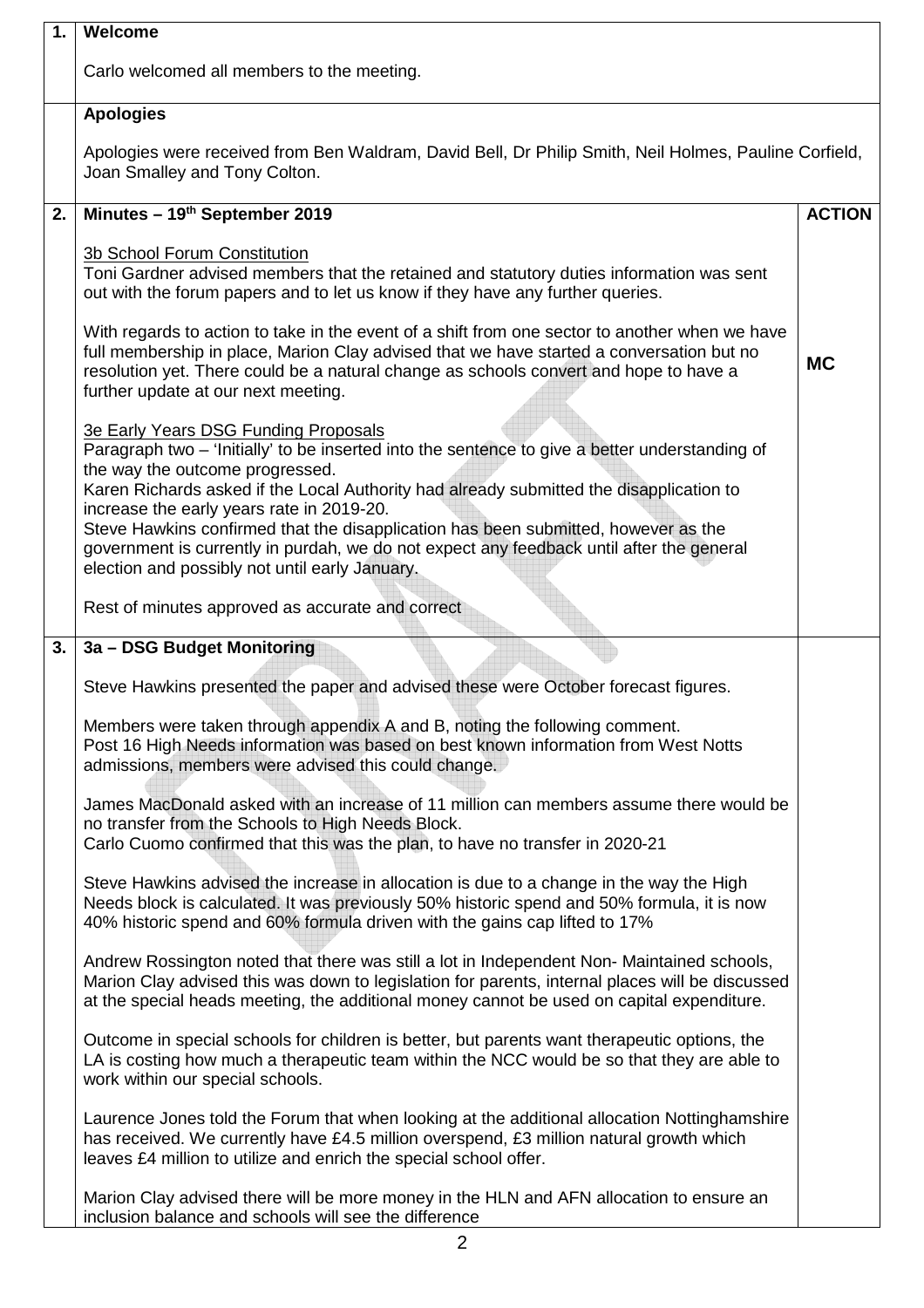| Andrew Rossington asked if the increase in allocation was due to the work carried out by<br>Peter Gray. Marion Clay responded that central government, the SEND report and lobbying<br>have helped.                                                                                                                                                                                                                                                                                                                                                                                                                                                                             |  |
|---------------------------------------------------------------------------------------------------------------------------------------------------------------------------------------------------------------------------------------------------------------------------------------------------------------------------------------------------------------------------------------------------------------------------------------------------------------------------------------------------------------------------------------------------------------------------------------------------------------------------------------------------------------------------------|--|
| <b>RECOMMENDATION</b>                                                                                                                                                                                                                                                                                                                                                                                                                                                                                                                                                                                                                                                           |  |
| <b>That the Schools Forum:</b>                                                                                                                                                                                                                                                                                                                                                                                                                                                                                                                                                                                                                                                  |  |
| 1. That the Schools Forum notes the content of the report – report was noted                                                                                                                                                                                                                                                                                                                                                                                                                                                                                                                                                                                                    |  |
| 3b. 2020-21 Funding & Local Funding Formula Consultation - Schools                                                                                                                                                                                                                                                                                                                                                                                                                                                                                                                                                                                                              |  |
| Sue Summerscales presented the paper and explained the baseline and the difference<br>between the NFF (National Funding Formula) and LFF (Local Funding Formula) The LFF<br>baselines are lower than those published under the NFF due to the transfer over the last two<br>years.                                                                                                                                                                                                                                                                                                                                                                                              |  |
| Sue Summerscales explained the business rates and that the funding allocation is historical<br>and based on the 2019-20 allocation with no inflation, this could result in a funding short fall<br>which would need to be funded from the 3 options mentioned on page 3.<br>Helen Atkins commented we would need to make it explicit on how we intend to address the<br>shortfall as we will be open to challenge.<br>Sue Summerscales agreed, however we will not get our final settlement details until late<br>December, so the February 2020 meeting would be the first time to advise members what<br>action was taken, the APT deadline is 21 <sup>st</sup> January 2020. |  |
| Members were informed about the new free school 'Sharp Hill' and that the growth funding<br>would cover their allocation, as would the pupil variation of schools to meet basic needs<br>request.                                                                                                                                                                                                                                                                                                                                                                                                                                                                               |  |
| Sue Summerscales explained to members that we must consult on changes to the LFF even<br>though we hope to mirror the NFF.                                                                                                                                                                                                                                                                                                                                                                                                                                                                                                                                                      |  |
| The de-delegation part will be voted for by the maintained sector however schools need to<br>realise that this is also the academy buy back rate.                                                                                                                                                                                                                                                                                                                                                                                                                                                                                                                               |  |
| The consultation timetable was presented, and Sue Summerscales asked members if they<br>would be happy to proceed with a shorter 2-week consultation.                                                                                                                                                                                                                                                                                                                                                                                                                                                                                                                           |  |
| Fiona Jones asked how we can consult if we do not know the settlement and allocations. Sue<br>Summerscales advised it's been the same every year, DfE timelines do not allow for a<br>consultation after we have had our final settlement. Unit values are known but it is the school<br>pupil numbers and characteristics that are unknown and which determine our settlement.<br>Anne Hall was happy to proceed with a two-week consultation, all forum members agreed to<br>a two week consultation, the final version to be sent to the consultation working group<br>members to approve before it was sent out.                                                            |  |
| <b>RECOMMENDATION</b>                                                                                                                                                                                                                                                                                                                                                                                                                                                                                                                                                                                                                                                           |  |
| <b>That the Schools Forum:</b>                                                                                                                                                                                                                                                                                                                                                                                                                                                                                                                                                                                                                                                  |  |
| Consider and agree the approach to be taken to ensure affordability of the formula -<br>1)<br>considered<br>Consider and agree the proposals to be included in the 2020-21 schools funding<br>2)                                                                                                                                                                                                                                                                                                                                                                                                                                                                                |  |

2) Consider and agree the proposals to be included in the 2020-21 schools funding consultation – considered and agreed